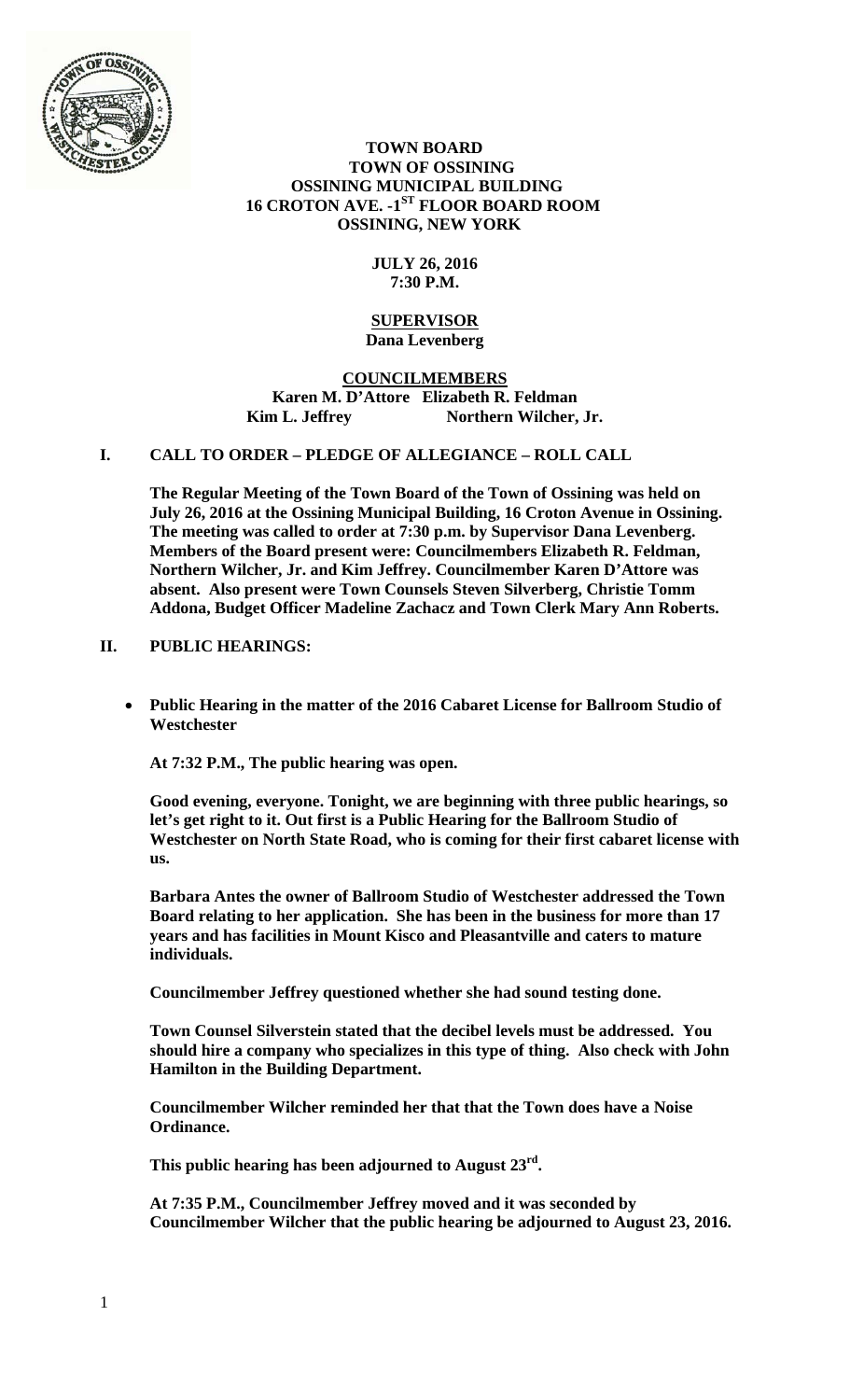**Public Hearing in the matter of the 2016 Cabaret License for Briarcliff Manor Restaurant & Catering Corporation** 

**At 7:35 P.M., The public hearing was open.** 

**Next, we have The Briarcliff Manor up on Studio Hill Road, who is also seeking a Cabaret License, this one is a renewal.** 

**Ellen Kahan, Ganung Drive, stated that it was refreshing working with Perry. Perry came to my house and listened to the noise level and agreed that it could be heard at my residence. He is putting up a barrier between his restaurant and her home. She is in complete support of this license.** 

**Mindy LeMarre, Haymont Terrace, questioned the length of the license and was told that it is for 1st year from January 1st – December 31st. They have been having music since January 1 without a cabaret license. The music does get very loud but she has not called the police. She also questioned the recent Poker Night.** 

**Luis Spirero attorney for this establishment stated that the renewal is in full compliance of the stipulation.** 

**Ms. LeMarre stated that in the preceding September they should have applied for a renewal. Ms. LeMarre has not had any noise complaints.** 

**Councilmember Feldman questioned when the churches have poker night do they get a permit.** 

**Town Clerk, Mary Ann Roberts explained the churches get a license from New York State and then our Police Department reviews the application.** 

**Town Council Silverberg questioned when the proposed buffer work is estimated to begin. The attorney responded the end of August.** 

**At 7:50 P.M., Councilmember Wilcher moved and it was seconded by Councilmember Jeffrey that the public hearing be closed.** 

 **Public Hearing in the Matter of Local Law #8 of 2016- Residential Reassessment Exemption** 

**At 7:50 P.M., The public hearing was open.** 

**Finally, we have a Public Hearing on Local Law #8 of 2016, which is the revaluation phase-in legislation. The premise of this local law is to allow homeowners who are STAR eligible, have no outstanding Tax or Building Department issues, and whose tax burden is expected to increase in excess of 25% as a result of the revaluation, to apply for a special exemption that will "phase in" their tax increase over the coming years. While the revaluation was long overdue, we are aware of the fact that it has been the will of the Boards, not of the residents, to maintain the status quo for 40+ years, and this legislation gives us the opportunity to allow folks to make alternate arrangements if their new tax burden is something their families will struggle to handle.** 

**Supervisor Levenberg read the initial pages of the law which will offer little relief at the receiving end of the increase.** 

**Councilmember Feldman stated that the local law in on the Town of Ossining website.** 

**Councilmember Jeffrey questioned how it will be advertised. Assessor Fernando Gonzalez stated that he is already receiving calls and that the applications will be available shortly on line as well as in the Assessor's office. There are 572 properties**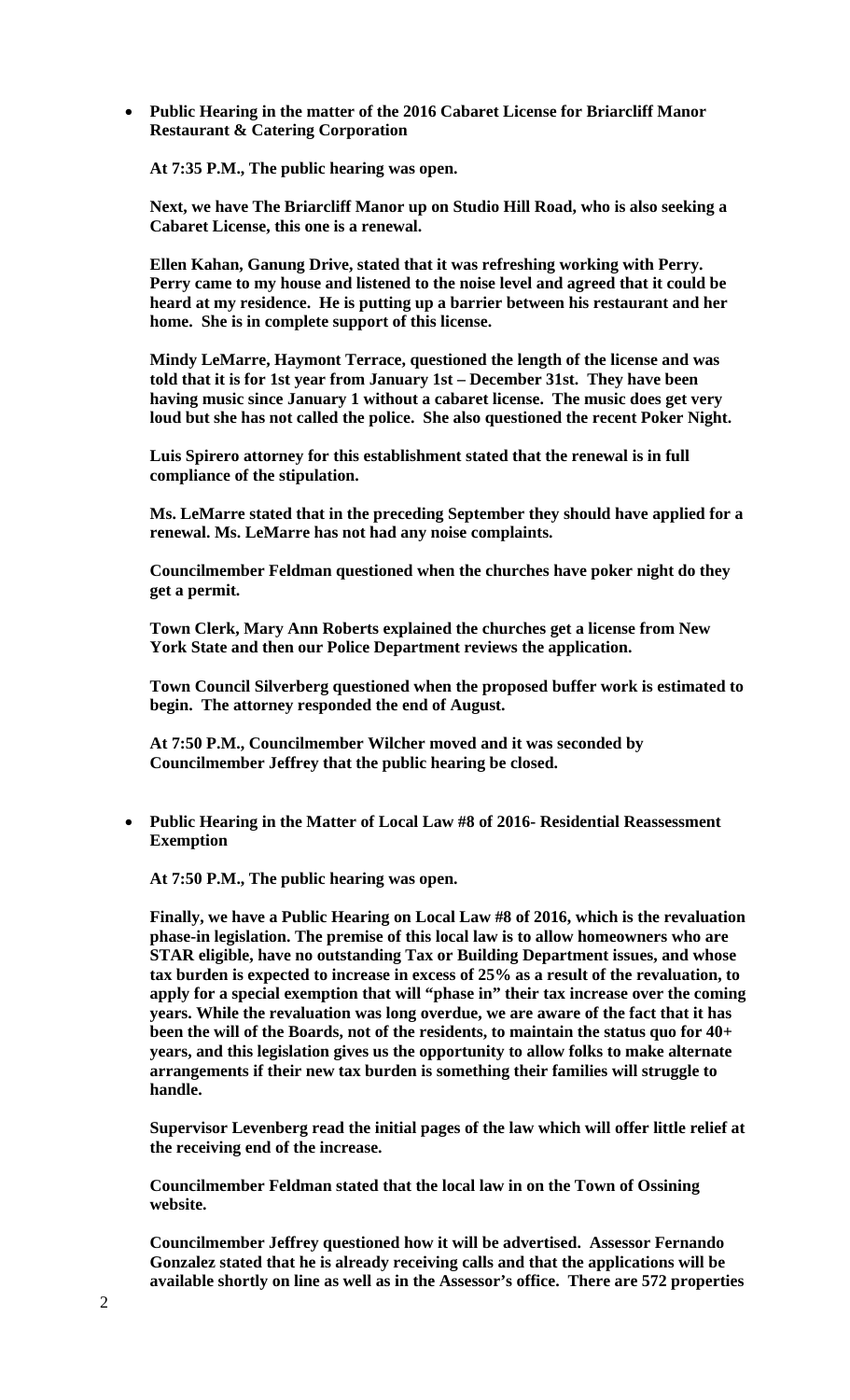**that meet the criteria. Taxes must be verified to be sure that they are up to date on their taxes which pertains to 1, 2 and 3 family homes.** 

**Councilmember Jeffrey questioned when the Board of Assessment Review Board will be complete. Mr. Gonzalez stated that by September 15.** 

**Donald McCloud, North State Road, questioned what documents are required to apply such as deeds, etc. The Assessor's office will verify with the Building Department.** 

**At 8:10 P.M., Councilmember Feldman moved and it was seconded by Councilmember Wilcher that the public hearing be closed.** 

#### **III. ANNOUNCEMENTS**

**Supervisor Levenberg read the following statement:** 

**I just have a few quick announcements before we start the meeting tonight. On Friday night, don't miss Timbawah, the next artist at our Waterfront Concert Series! The music will begin at 7:00 P.M. this Friday night at Louis Engel Waterfront Park. Come down and beat the heat with some cool tunes.** 

- **Gullotta House will be hosting Ossining Family Fun Day and Music Fest at Nelson Park on Saturday, July 30th between 12 noon and 8:00 P.M. Come on down for food, crafts, face painting and music, all for a great cause!**
- **On Sunday, July 31st, Shattemuc Yacht Club will be hosting Ladies Kayak Day. There is a requested donation of \$10, and all proceeds go to the SPCA of Westchester. Please bring your kayak or canoe! The event begins at 10AM, and lunch will be provided after the paddle.**
- **My final announcement is that the Town's Foreclosure Auction is scheduled for Thursday, August 10th at 1:00 P.M. right here in the 16 Croton Avenue Boardroom. At this time, it appears that 4 properties will be up for auction. You can find more information on the Town website homepage.**

# **IV. LIAISON REPORTS**

**Councilmember Jeffrey attended a Zoning Board of Appeals meeting in New Castle relating to the Sunshine Home expansion of beds. The Zoning Board of Appeals has issued a go ahead to proceed with the expansion. There are outstanding issues regarding construction truck routes – traffic flow to Route 9 to 133 and/or 134. The sewage line increase in gallons per day. We are requesting a full environmental impact statement be done. New Castle frontage is on the main road.** 

**Councilmember Feldman reported on the OVAC Meeting with Dr. Seebacher declare "Health Care Hero" by Westchester magazine. He is chairman of the Mid-Hudson Ambulance District.** 

# **V. DEPARTMENTAL REPORTS**

**Departmental Reports (Mario will be here later foe the Capital presentation)** 

# **VI. PUBLIC COMMENT ON AGENDA ITEMS**

# **VII. BOARD RESOLUTIONS**

**A. Approval of Minutes**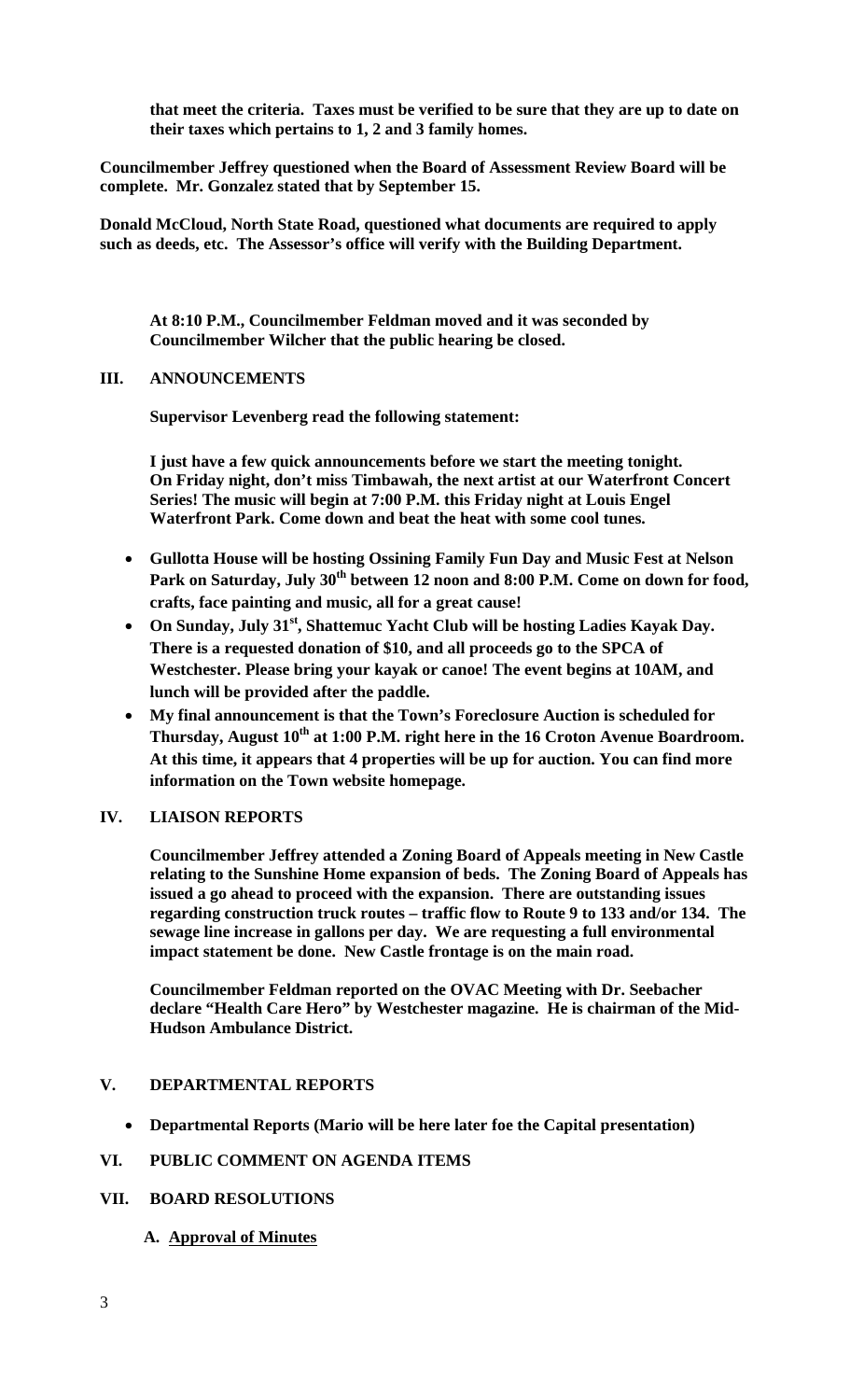**Councilmember Jeffrey moved and it was seconded by Councilmember Wilcher that the following be approved:** 

**Resolved, that the Town Board of the Town of Ossining hereby approves the July 12, 2016, Minutes of the Regular Meeting as presented.** 

 **Motion Carried: Unanimously** 

#### **B. Approval of Voucher Detail Report**

**Councilmember Wilcher moved and it was seconded by Councilmember Feldman that the following be approved:** 

**Resolved, that the Town Board of the Town of Ossining hereby approves the Voucher Detail Report dated July 26, 2016 in the amount of \$ 389,830.75** 

 **Motion Carried: Unanimously** 

**C. Approval of 2016 Cabaret License-Riviera Bar and Restaurant,-518 North State Road Briarcliff Manor, Town of Ossining** 

**Councilmember Jeffrey moved and it was seconded by Councilmember Feldman that the following be approved:** 

**Whereas, the Maya Riviera Bar and Restaurant has filed an application for a Cabaret License for the calendar year 2016; and** 

**Whereas, the Town Board has reviewed the application and attachments thereto, as well as reports from involved departments, including the Police Department and Building Department;** 

**Whereas, on July 12, 2016, the Town Board opened a Public Hearing on the subject cabaret application, at which time all persons interested were given an opportunity to speak on behalf of or in opposition to the cabaret application, and the public hearing was closed on July 12, 2016; now therefore be it** 

**Resolved, that the Town Board of the Town of Ossining hereby approves the application of the Maya Riviera Bar and Restaurant, 518 North State Road Briarcliff Manor, in the Unincorporated Area of the Town of Ossining, for a Cabaret License, subject to the following limitations and conditions: Mariachi Band consisting of 3-5 members using guitars and a trumpets. DJ using a Karaoke Machine shall be allowed on Monday through Sunday evenings from 11:00 a.m. until 1:00 a.m.** 

 **Motion Carried: Unanimously** 

#### **D. Receiver of Taxes: Property Redemption, 12 Ellis Place**

**Councilmember Jeffrey moved and it was seconded by Councilmember Wilcher that the following be approved:** 

**Whereas, on June 28th, 2016, the Town Board of the Town of Ossining authorized a list of properties with delinquent taxes to be scheduled to be sold at auction on August 10th, 2016; and** 

**Whereas, on June 14th, 2016, the Town Board of the Town of Ossining passed a resolution allowing the owner to redeem the property for \$50,186.68, but that amount has since changed based on accruing penalties during the month of July, resulting in the new amount to redeem being set at \$50,693.91, which includes all principal, penalties and the 10% premium; and**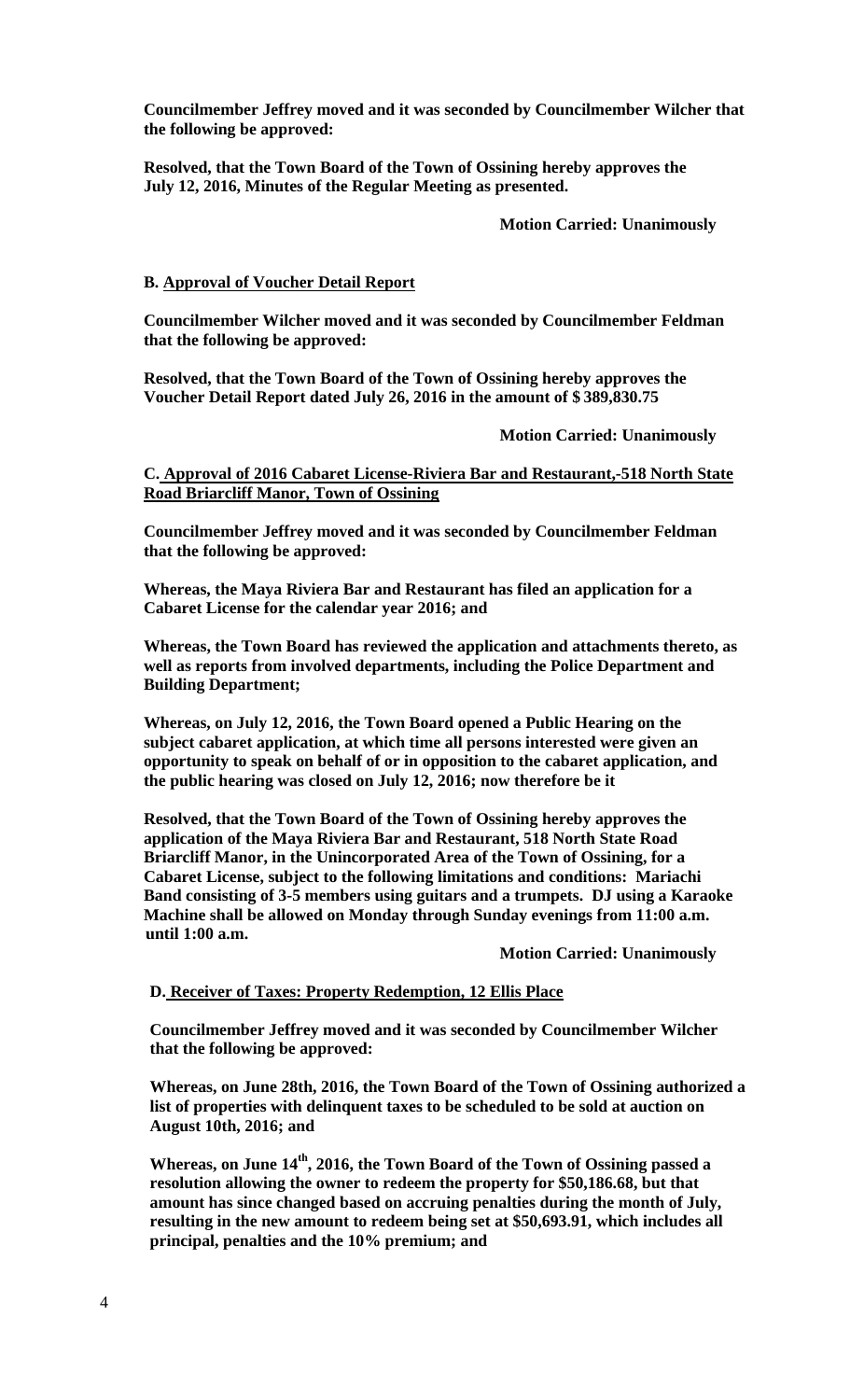**Whereas, the Town Board, at its discretion, may remove a property from the list if full payment, including a 10% redemption penalty, is tendered and cleared prior to July 31st, 2016; and** 

**Whereas, the owner of 12 Ellis Place Avenue has come forward and paid the full lien amount, plus interest and penalties;** 

**Therefore be it Resolved, that the Town Board of the Town of Ossining hereby orders the Receiver of Taxes/ Enforcement Officer to remove the following property from the list of parcels to be auctioned on August 10th, 2016;** 

**House and Property at 12 Ellis Place, Tax I.D. # 89.19-3-35** 

**And be it Further Resolved, that the Town Board reserves the right to evaluate future requests of a similar nature on a case-by-case basis.** 

 **Motion Carried: Unanimously** 

**E. Receiver of Taxes: Property Redemption, 25 Hawkes Avenue**

**Councilmember Wilcher moved and it was seconded by Councilmember Feldman that the following be approved:** 

**Whereas, on June 28th, 2016, the Town Board of the Town of Ossining authorized a list of properties with delinquent taxes to be scheduled to be sold at auction on August 10th, 2016; and** 

**Whereas, the Town Board, at its discretion, may remove a property from the list if full payment, including a 10% redemption penalty, is tendered and cleared prior to July 31st, 2016; and** 

**Whereas, the owner of 25 Hawkes Avenue has come forward and paid the full lien amount, plus interest and penalties;** 

**Therefore be it Resolved, that the Town Board of the Town of Ossining hereby orders the Receiver of Taxes/ Enforcement Officer to remove the following property from the list of parcels to be auctioned on August 10th, 2016;** 

**House and Property at 25 Hawkes Avenue, Tax I.D. # 89.8-1-20** 

**And be it Further Resolved, that the Town Board reserves the right to evaluate future requests of a similar nature on a case-by-case basis.** 

 **Motion Carried: Unanimously** 

# **F. Town Parks: Waiver of Rental Fee for Engel Park- Ossining Chamber of Commerce**

**Councilmember Wilcher moved and it was seconded by Councilmember Feldman that the following be approved:** 

**Whereas, the Town of Ossining charges a fee to residents and organizations who wish to rent a Town Park; and** 

**Whereas, the Town Board of the Town of Ossining has been approached by the Ossining Chamber of Commerce, a non-profit organization, about renting Louis Engel Park for their annual Lobster Fest, scheduled for August 27th, 2016, and has requested a waiver of the deposit for the park rental;** 

**Therefore be it Resolved, that the Town Board of the Town of Ossining hereby grants the aforementioned deposit waiver, with all other requirements of the park rental permit remaining in place;**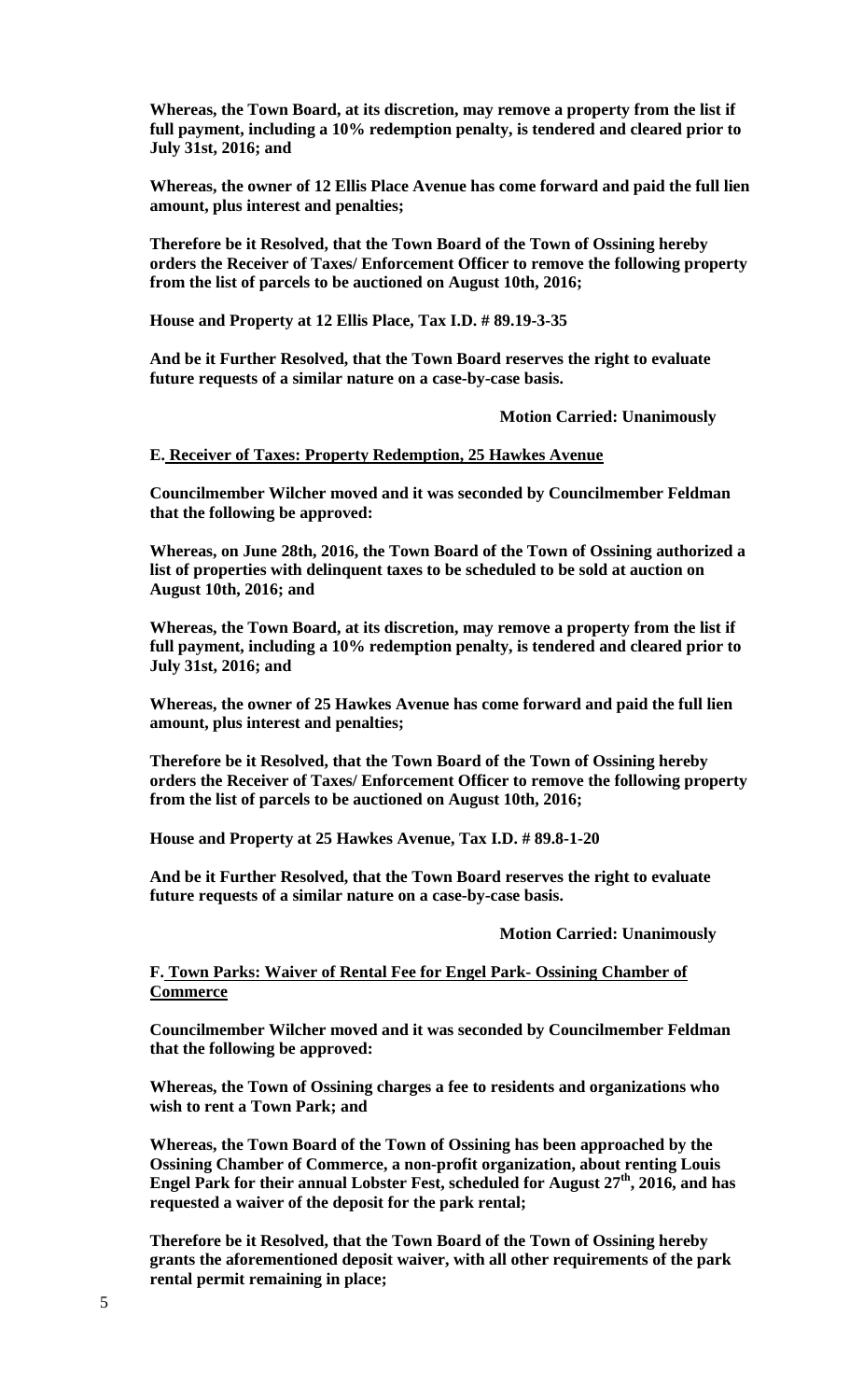**And be it Further Resolved, that the Town Board reserves the right to evaluate all similar requests on a case-by-case basis going forward.** 

> **Motion Carried: 3-1-0 Ayes: Feldman, Wilcher, Levenberg Abstain: Jeffrey**

#### **G. Town Board- Change in Meeting Schedule for August 2016**

**Councilmember Feldman moved and it was seconded by Councilmember Jeffrey that the following be approved:** 

**Whereas, on Tuesday, June 28th, 2016, the Town Board passed a resolution moving several meeting dates throughout the months of July and August 2016; and** 

**Whereas, one of those dates needs to be changed;** 

**Therefore, be it Resolved, that the Town Board Meeting scheduled for Tuesday, August 9th 2016 at 7:30 at the Birdsall/Fagan Police- Court Facility will be moved to Monday, August 8th, 2016 at 8:30AM in the 3rd Floor Conference Room at 16 Croton Avenue.** 

 **Motion Carried: Unanimously** 

#### **H. Adoption of Local Law #8 of 2016- Residential Reassessment Exemption**

**Councilmember Jeffrey moved and it was seconded by Councilmember Wilcher that the following be approved:** 

**Resolved that the Town Board of the Town of Ossining adopts f Local Law #8 of 2016- Residential Reassessment Exemption as presented.** 

> **Roll Call Vote-4-0-0 Ayes: Feldman, Wilcher, Jeffrey & Levenberg**

**VIII. ADJOURNMENT-Work Session** 

**At 8:30 p.m. Councilmember Jeffrey moved and it was seconded by Councilmember Feldman that the Legislative meeting be adjourned to Work Session meeting:** 

**Presentation of 2015 Town Audit: Robert Daniele, O'Connor Davies** 

**Supervisor Levenberg stated that Rob Daniele from O'Connor Davies is here to go over the Town's 2015 audit with us. I know he has some good news to share, so I will let him get right to it, but please remember that the PDF of the entire audit is posted on the Town's website for your review in the event that the text on your television screen is unclear.** 

**Mr. Daniele provided a brief layout of the audit. Mr. Daniele reviewed the various funds. The Town is required to report its post-employment benefits. There are certain schedules required for pension reporting but they are part of the financial statements. Mr. Daniele reviewed the general fund and regular budget. The Town generated \$5.5**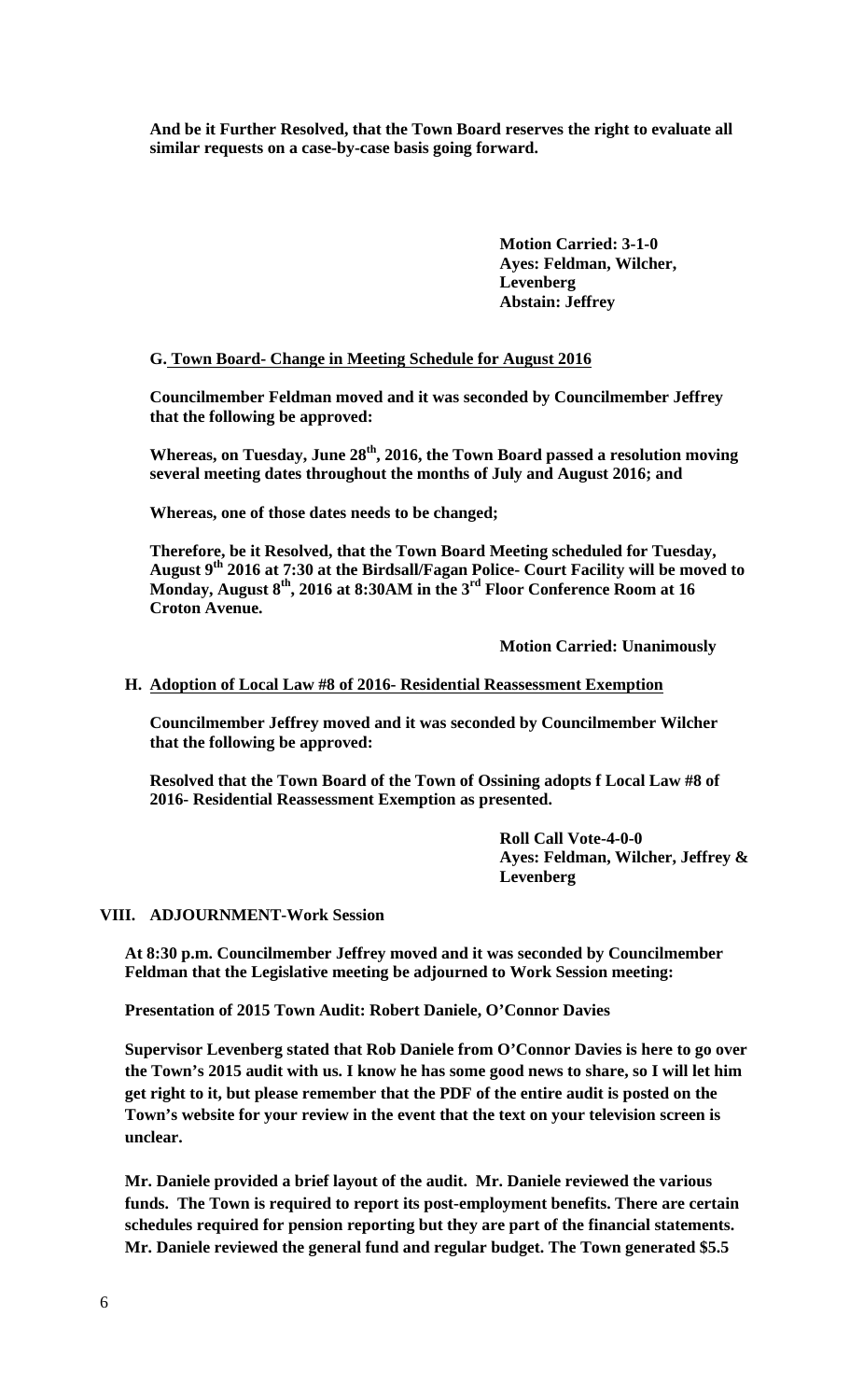**million in revenues. Fines and forfeitures are down about \$83,000. The Town general was able to generate a surplus of \$200,000.** 

**In closing, Mr. Daniele was happy to report that there are no significant deficiencies or weaknesses to report.** 

**Supervisor Levenberg thanked our Finance Department and O'Connor Davies for getting the work together and Supervisor Levenberg thanked the previous Town Board and Finance Department for getting everything in place.** 

**Capital Planning for Town Parks and Dale Cemetery** 

**Supervisor Levenberg advised that as the economy has declined in recent years, coupled with the tax cap, municipalities have been forced to cut back, and unfortunately, our open spaces are too often the victim, as they are not always considered to be "vital" to the running of the Town. Despite valiant efforts by our employees, our park spaces have continued to deteriorate at a speed that outpaces our ability to raise funds under the tax cap to fix them. We have worked with a variety of our talented employees to really nail down our needs in the coming years, and we have a short presentation that will demonstrate what we're up against. I will then ask the Board to join me in a discussion about what next steps we should take.** 

**Parks Foreman, Mario Velardo presented the following:** 

**Capital Needs Assessment: Town Parks & Dale Cemetery** 

**Gerlach Park Pavilion #1** 

- **Engineering New ADA- Compliant Walkway**
- **Blacktop**
- **New Grill\***
- **Drainage\***
- **Basketball Court/ Hoops\***
- **Cost: \$66,500**

**Gerlach Field Lighting #2A Replace Lighting Structure at Ballfield Cost: \$150,000** 

**Gerlach Field Sprinkler System #2**B

- **Sprinkler System for Ballfield**
- **Cost: \$10,000**

**Gerlach Field Drainage/Bleachers:#2** 

- **Drainage/ Piping/ Rip Rap behind Ballfield\***
- **Slabs for Bleachers\***
- **Cost: \$3,700**

**Ryder Park Pavilion #3** 

- **Blacktop**
- **Drainage\***
- **New Grill\***
- **Plantings**
- **Trap Rock Next to Basketball Court\***

**Cost: \$37,800**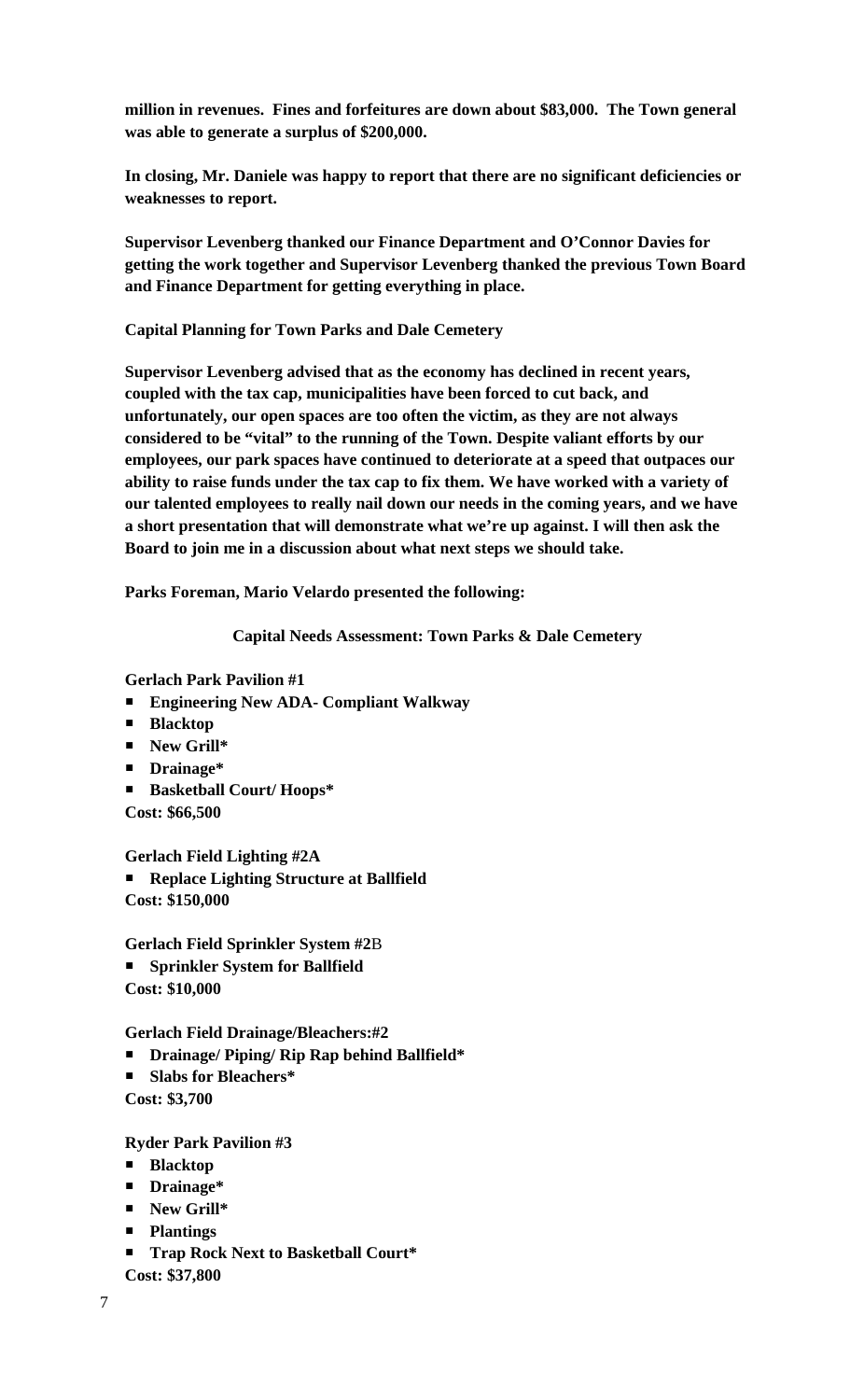**Ryder Park Ballfields #4:** 

- **Concrete Slabs\***
- **Drains and Pipe for Finch Dugout\***
- **Paint Finch & Briarcliff Dugouts\***
- **Pipe & Trap Rock Brook\***

**Cost: \$15,100** 

**Ryder Park Tennis Courts #5:** 

- **Replace Tennis Court Piping: \$2,500\***
- **Tennis Court Repair: \$100,000**

**Cost: \$102,500** 

**Ryder Park Restrooms #6:** 

- **Sewer Tie-In:** 
	- **Lower restroom\***
	- **Upper restroom\***

**Cost: \$50,000** 

**Louis Engel Park: #7** 

- **New Small Grills\***
- **Permanent Spotlights on Comfort Station**
- **ADA- Compliant Kayak Launch**
- **Additional Kayak Storage**
- **Sprinkler System**
- **Rehab of Beach\***
- **Dock Extension/ Pilings**

**Cost: \$27,200** 

**Covered by Grant: \$15,000** 

**Spray Park: #8** 

- **Spray Park Water Recirculation**
- **Resurfacing Spray Deck**
- **Dig/ Pave Parking for Spray Deck\***

**Cost: \$210,000** 

**Cedar Lane Park Pavilion: #9** 

- **Blacktop**
- **Drainage\***
- **New Grill/ Slab\***
- **Install Sidewalk to restroom\***
- **New Restroom**

**Material Cost: \$63,100** 

# **Cedar Lane Park Pond: #10**

- **Pond Fencing**
- **Walking Trail\***
- **Two New Docks**
- **Basin Tops/ Drainage/ Paving**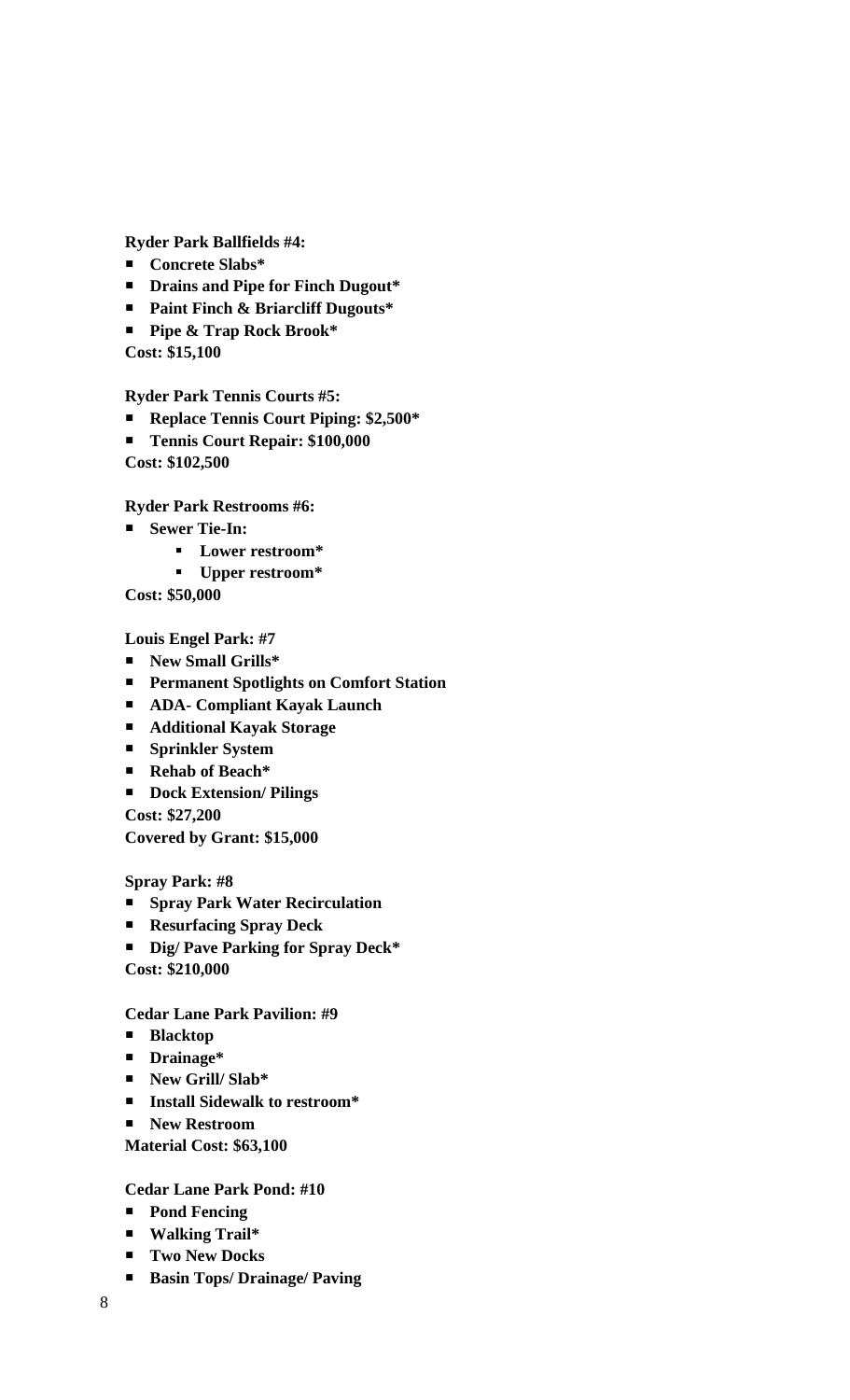**Covered by Grant: \$85,000 Cost: \$160,000** 

**Cedar Lane Park Field/Dog Park: #11** 

- **Level off Football/ Soccer Field\***
- **Sprinkler System**
- **Solar Lights at Dog Park\***

**Cost: \$17,000** 

**Reuben House: #12** 

- **Asbestos Removal**
- **Demolish House**

**Cost: \$150,000** 

**Reuben House: #13** 

 **Farm to Table Restaurant/ Outdoor Kitchen Cost: \$500,000** 

**Buck Johnson Park: #14** 

**Retaining Wall** 

**Cost: \$5,000** 

**Sally Swope Park: #15** 

- **Drainage\***
- **Plantings\***

**Cost: \$4,500** 

**All Parks:** 

- **12 Pet Waste Eliminators: \$2,400\***
- **Updating Bathroom Fixtures: \$5,000\***
- **40 New Concrete Garbage Containers with Metal Lids: \$6,000\* Material Cost: \$13,400**

**Equipment:** 

- **Excavator: \$65,000**
- **Bobcat Skid Steer: \$50,000**
- **225 Gallon Seal Coating Machine: \$4,000**
- **4600 Self Propelled Pavement/ Field Striping Machine: \$3,500**
- **60 Inch Tiger (Trade in oldest Exmark Mower): \$9,000**
- **Plate Compactor with Water Tank: \$1,500**

**Total Cost: \$133,000** 

**Dale Cemetery Sitework:** 

- **House/ Office Exterior Rehab: \$30,000**
- **Drainage and Paving Work: \$100,000**
- **Section Signs and Posts: \$10,000**
- **Stone Wall Repairs: \$40,000**
- **Fencing and Screening: \$7,000**

**Material Cost: \$157,000** 

**Covered by Grant: \$30,000**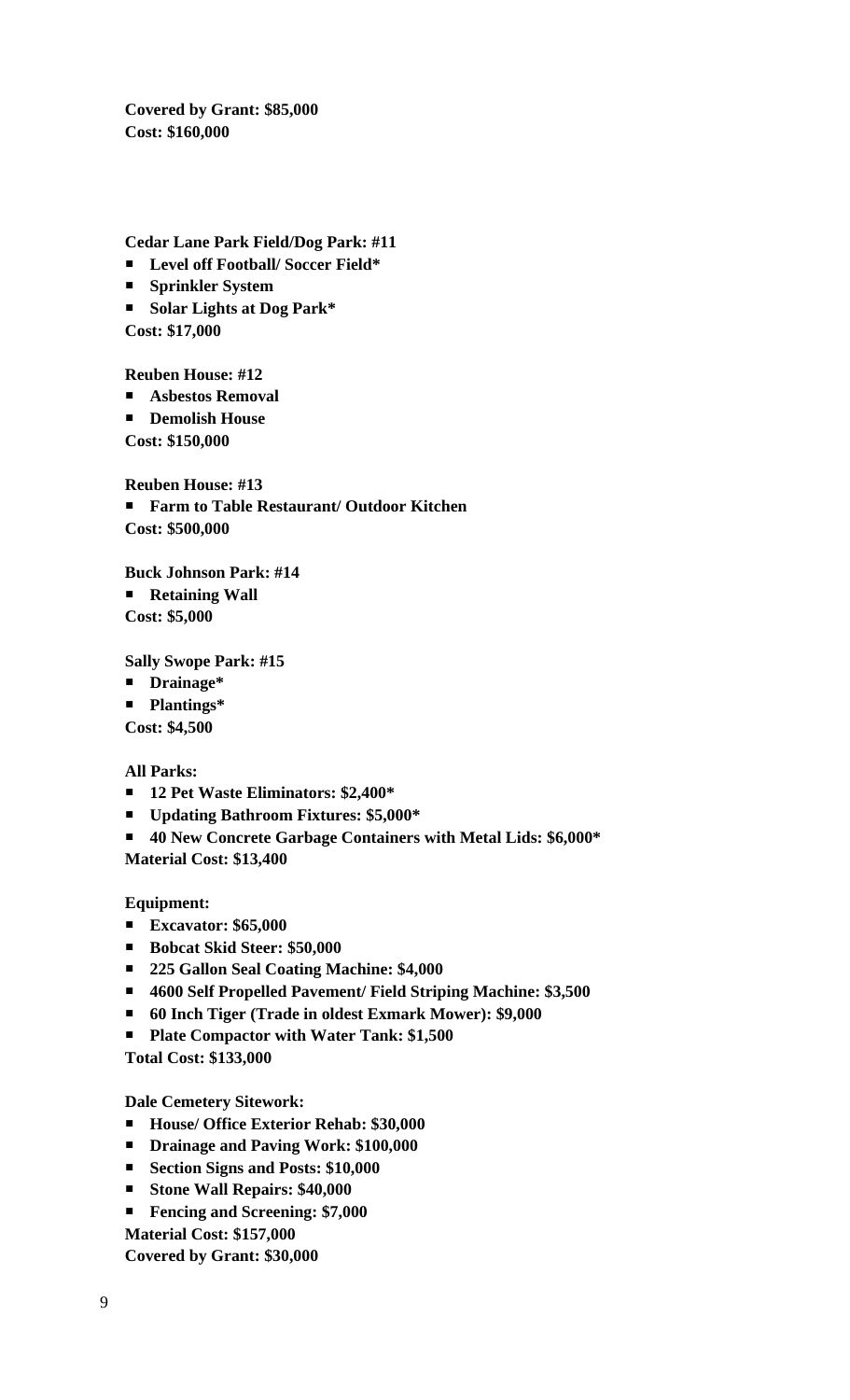**Dale Cemetery Equipment:** 

- **New Vehicle for Superintendent: \$40,000**
- Rock Hammer for Excavator: \$10,000
- **Total Cost: \$50,000**

**Supervisor Levenberg advised that the next step would get feedback from the Board in writing and help from our Finance Department.** 

**Planning and Zoning Analysis- David Stolman, FP Clark** 

**Supervisor Levenberg stated that running parallel to our Moratorium, we have been examining our Zoning and Planning policies and procedures in the Town to make sure we are following the intentions of our Comprehensive Plan. We have asked our Planner, David Stolman from FP Clark, to present us with his findings, which will take a look at the recommendations from the Comprehensive Plan and help us decide if they should be moved to the next stage in the process, which would require making changes to our Zoning code.** 

**Mr. David Stoleman explained that they're eight remaining issues in the development and redevelopment of the comprehensive plan.** 

**Mr. Stoleman discussed the setbacks on North State Rd.** 

**Supervisor Levenberg stated that her personal belief would be to encourage some different street scaping or more of a welcoming experience. Supervisor Levenberg also suggested that Mr. Stoleman forward the Board information regarding setbacks and a pictorial and to discuss the difference between a setback and a buffer.** 

**Mr. Stoleman discussed consideration to change Maryknoll Zoning District.** 

**All members of the Board were in favor of changing the zoning at Maryknoll. The Board did provide some recommendations as well. Supervisor Levenberg explained that some of the recommendations may impact our school district, environment and exclusionary zoning.** 

**Mr. Stoleman discussed changing the zoning designation and permitted usage for the general business and neighborhood commercial district.** 

**Mr. Stoleman advised that the first step would be that the Town Board agrees to all or some of these uses presented.** 

**Mr. Stoleman discussed the definitions but agreed that there is not much that needs to be changed with the definitions.** 

**Councilmember Jeffrey does not want any more self-storage facilities built.** 

**Supervisor Levenberg questioned the number of dry cleaners.** 

**Mr. Stoleman advised that this is a low scaled structure. There are so many uses permitted in the district. Mr. Stoleman doesn't see why we can't remove the number of storage facilities.** 

**Councilmember Feldman questioned if the Town allowed bed and breakfast. Mr. Stoleman advised that the Town does allow bed and breakfast.** 

**Amending Cabaret-Mr. Stoleman listed the land use requirements/limitations of the bar restaurants with music, etc…**